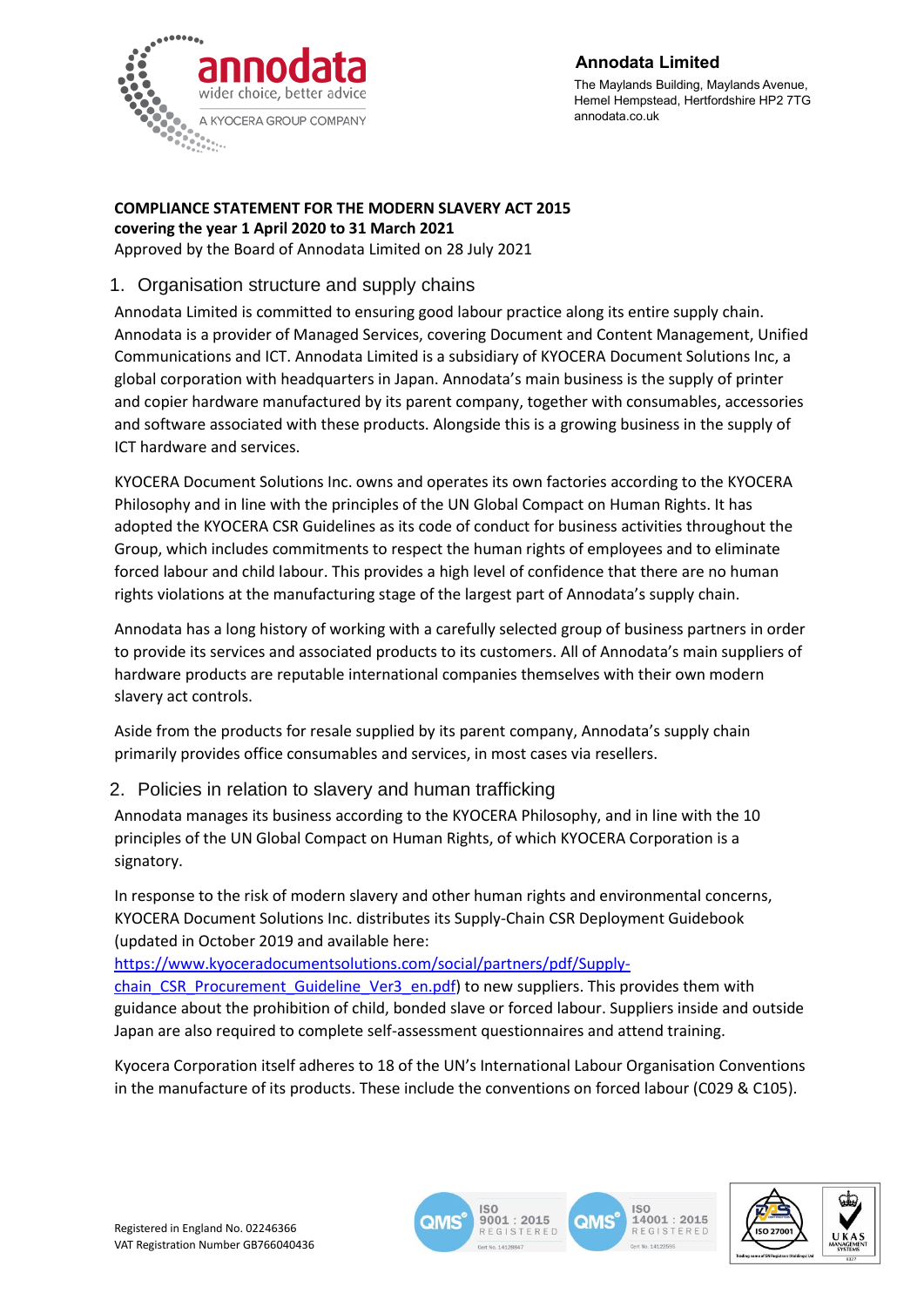

During 2020, KDUK introduced a new set of Social responsibility guidelines which includes the following statements

#### **Human rights and working conditions**

- · We respect human rights.
- · We respect the rights of our employees and are committed to combating any form of abuse or harassment. We encourage the creation of an attractive and motivational working environment by endeavouring to achieve a free exchange of opinion and information with our employees.
- · We respect the right of our employees to form associations.
- · We condemn forced labour and child labour.
- · We condemn unfair and discriminatory treatment.
- · We comply with minimum wage legislation.

We also updated our supplier selection procedure to ensure that all selected suppliers confirm their agreement with these principles before we procure from them.

#### 3. Due diligence processes

Annodata asks all new suppliers, at the point of appointing them, to ensure that the CSR policies of suppliers of products and services to KDUK are aligned with the KYOCERA CSR Guidelines, including the prohibition of forced, bonded and child labour.

Employees have access to a number of "speak-up" channels to report wrongdoings, including cases of mistreatment of other employees.

Checks we carry out as part of our employee onboarding process would uncover practices typically associated with modern slavery such as the retaining of passports.

In addition, we work with recognised bodies, such as the UK National Living Wage Foundation to both acknowledge and support employees to receive the appropriate compensation to live in the UK.

#### 4. Risk assessment and management

Most of the services Annodata procures are in highly skilled areas, where the risk of modern slavery practices is low. The greatest risk of slavery and human trafficking in Annodata's supply chain lies in the procurement of print and ICT hardware. In this area the greatest risk lies in the raw materials stage. Here KYOCERA relies on third party suppliers of the materials and components contained in its products. KYOCERA's manufacturing arm concludes a written pledge with suppliers which includes requesting them to immediately notify it when they find any conflict minerals in their supply chain. During 2017/18, KYOCERA conducted a survey of suppliers, not only in Japan, but also in China and Vietnam where it has plants on their use of conflict minerals. Furthermore, KYOCERA conducted due diligence on suppliers who answered that they purchase conflict minerals from the Democratic Republic of the Congo (DRC) or its neighbouring countries.